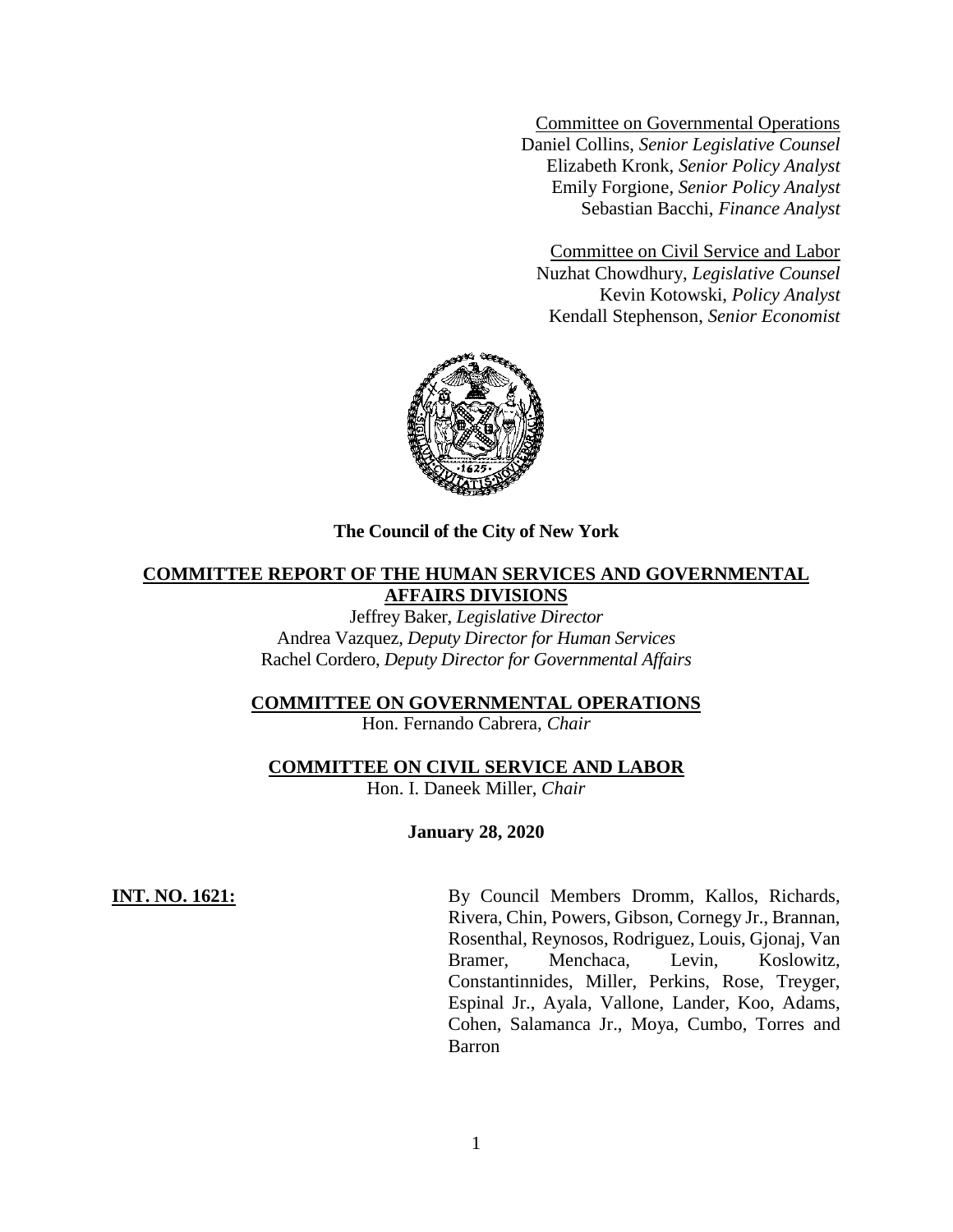TITLE: A Local Law in relation to creating a nuclear disarmament and nuclear weapons-free zone advisory committee. **RES. NO. 976:** By Council Members Dromm, Rosenthal, Kallos, Cumbo, Richards, Rivera, Chin, Gibson, Cornegy Jr., Brannan, Reynoso, Louis, Rodriguez, Gjonaj, Van Bramer, Menchaca, Levin, Koslowitz, Constantinides, Miller, Perkins, Rose, Treyger, Espinal Jr., Ayala, Vallone, Koo, Lander, Adams, Cohen, Salamanca Jr., Moya, Torres and Barron TITLE: Resolution calling on the New York City Comptroller to instruct the pension funds of public employees in New York City to divest from and avoid any financial exposure to companies involved in the production and maintenance of nuclear weapons, reaffirming New York City as a Nuclear Weapons Free Zone, and joining the ICAN Cities Appeal and calling on the United States to support and join the Treaty on the Prohibition of Nuclear

Weapons.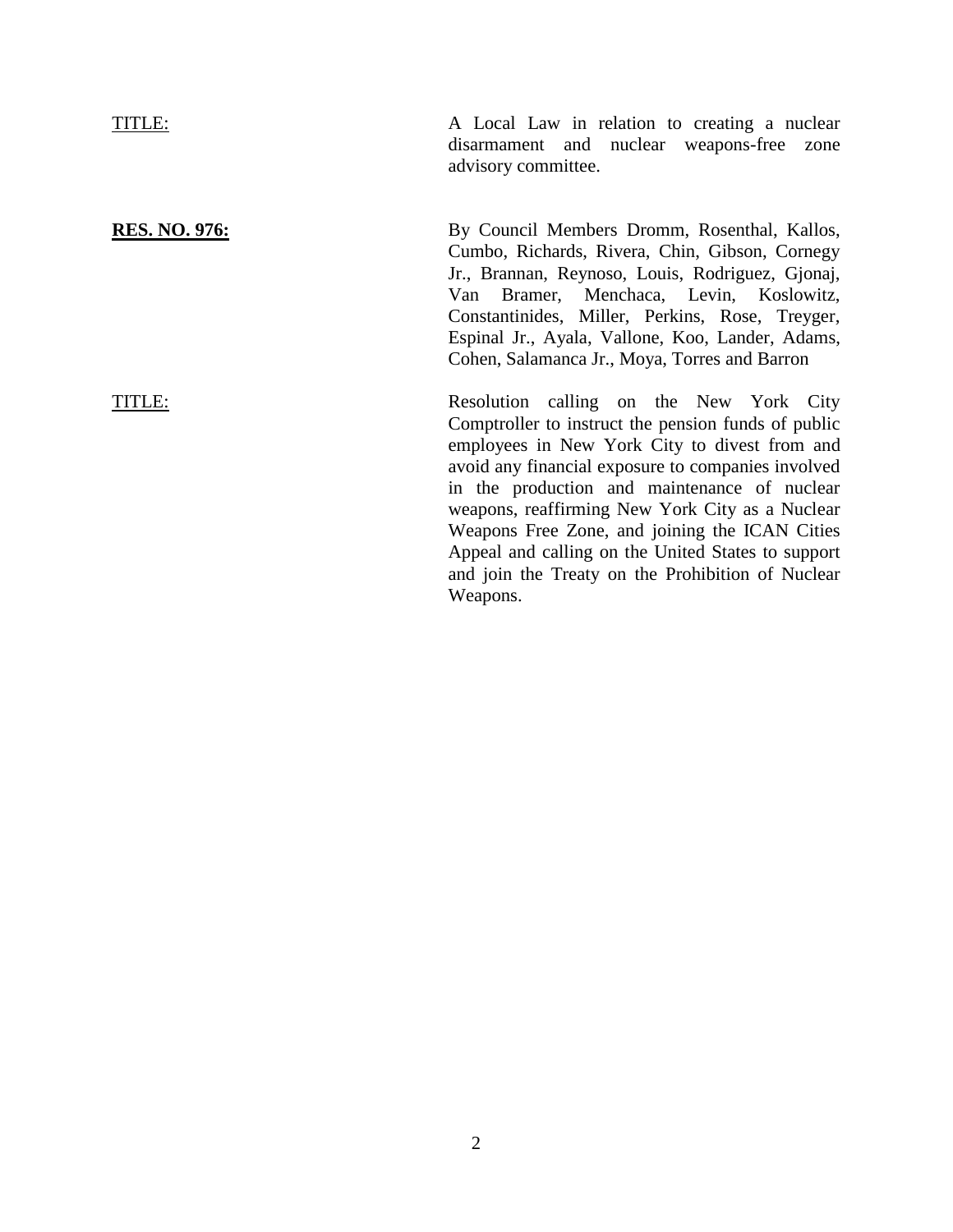### **I. INTRODUCTION**

On January 28, 2020, the Committee on Governmental Operations, chaired by Council Member Fernando Cabrera, and the Committee on Civil Service and Labor, chaired by Council Member I. Daneek Miller, will hold a hearing on two pieces of legislation: Int. No. 1621, sponsored by Council Member Daniel Dromm, in relation to creating a nuclear disarmament and nuclear weapons-free zone advisory committee, and Res. No. 976, sponsored by Council Member Daniel Dromm, calling on the New York City Comptroller to instruct the pension funds of public employees in New York City to divest from and avoid any financial exposure to companies involved in the production and maintenance of nuclear weapons, reaffirming New York City as a Nuclear Weapons Free Zone, and joining the International Campaign to Abolish Nuclear Weapons (ICAN) Cities Appeal and calling on the United States to support and join the Treaty on the Prohibition of Nuclear Weapons.

Witnesses invited to testify include the Mayor's Office for International Affairs, nuclear disarmament advocates, and interested members of the public.

# **II. BACKGROUND**

## *Nuclear Disarmament*

Nuclear disarmament is the process of reducing and eradicating nuclear weapons while also ensuring that countries without nuclear weapons are not equipped to develop them.<sup>1</sup> The nuclear disarmament movement seeks to eliminate the possibility of nuclear war due to its potentially catastrophic consequences.<sup>2</sup> These consequences, most notably demonstrated by the

<sup>1</sup> Brionne Frazier. Dotdash. ThoughtCo. Humanities. History & Culture. *What is Disarmament?* Available at: [https://www.thoughtco.com/nuclear-disarmament-4172458.](https://www.thoughtco.com/nuclear-disarmament-4172458)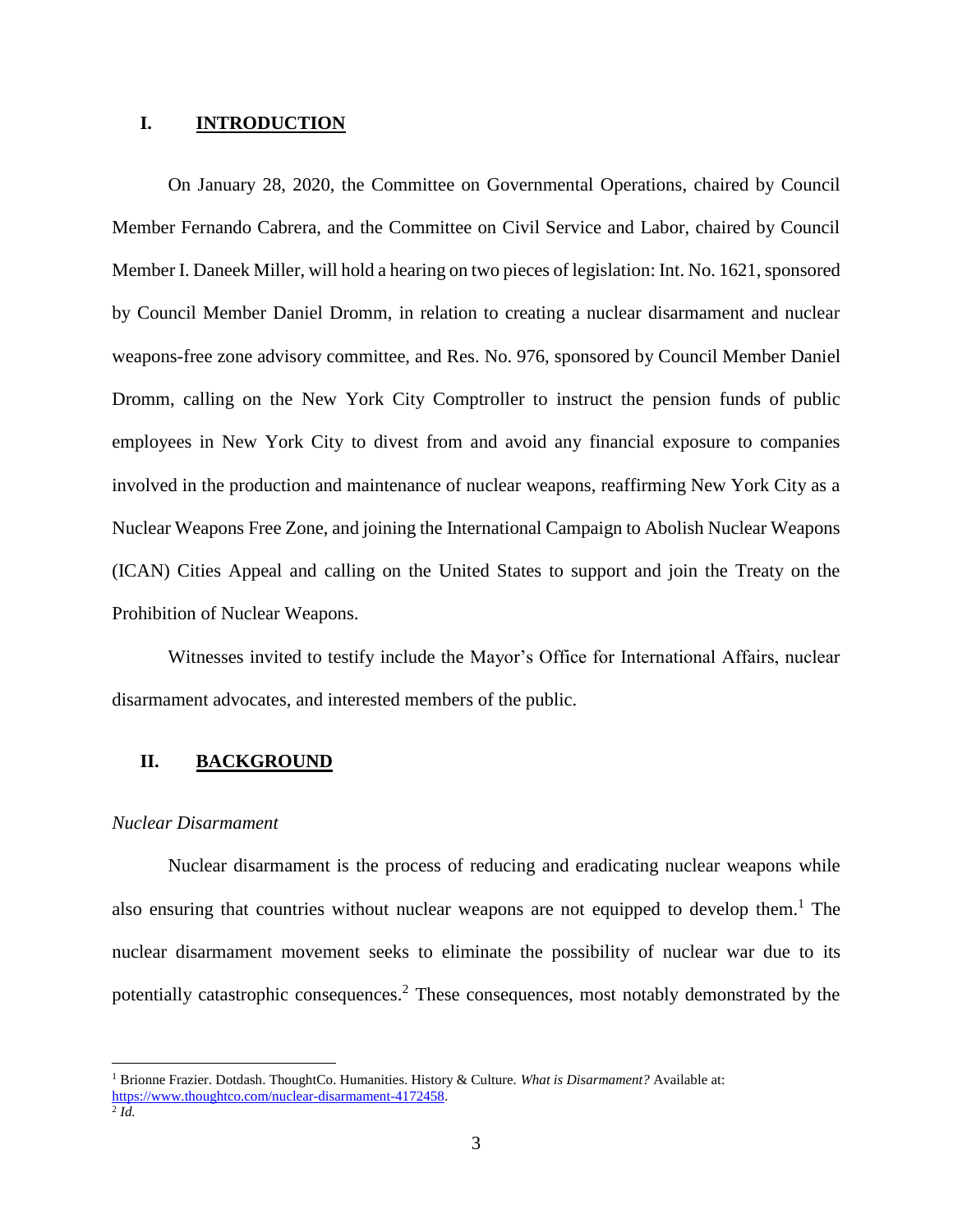United States' (U.S.) bombing of Hiroshima and Nagasaki in Japan during World War II, can be devastating and fatal, impacting populations and environments for decades.<sup>3</sup> Understanding this, the basic tenet of the nuclear disarmament movement is that there is never a legitimate use for nuclear weapons, and that world peace will only come with complete nuclear disarmament.<sup>4</sup>

In 1939, Albert Einstein informed President Franklin Roosevelt that Germany was close to building a nuclear weapon.<sup>5</sup> This propelled President Roosevelt to form the Advisory Committee on Uranium and ultimately, to create the Manhattan Project.<sup>6</sup> The Manhattan Project sought to research the capabilities of nuclear weapons and resulted in the U.S. becoming the first nation to successfully build and detonate an atomic bomb.<sup>7</sup>

Although the Manhattan Project created the first atomic bomb, the scientists on the Project were also the first to call for disarmament, as they understood the true potential of nuclear weapons and the devastating outcomes they could produce.<sup>8</sup> Seventy scientists from the program signed the *Szilard Petition*, which urged President Roosevelt not to use the bomb on Japan, despite the attack on Pearl Harbor.<sup>9</sup> However, the petition never reached the president, and on August 6, 1945, the U.S. dropped two atomic bombs on Japan, forever changing the world and sparking international support for nuclear disarmament.<sup>10</sup>

- 6 *Id.* 7 *Id.*
- 8 *Id.*

<sup>10</sup> *Id.*

 $\overline{a}$ 3 *Id.*

<sup>4</sup> *Id.*

<sup>5</sup> *Id.*

<sup>9</sup> *Id.*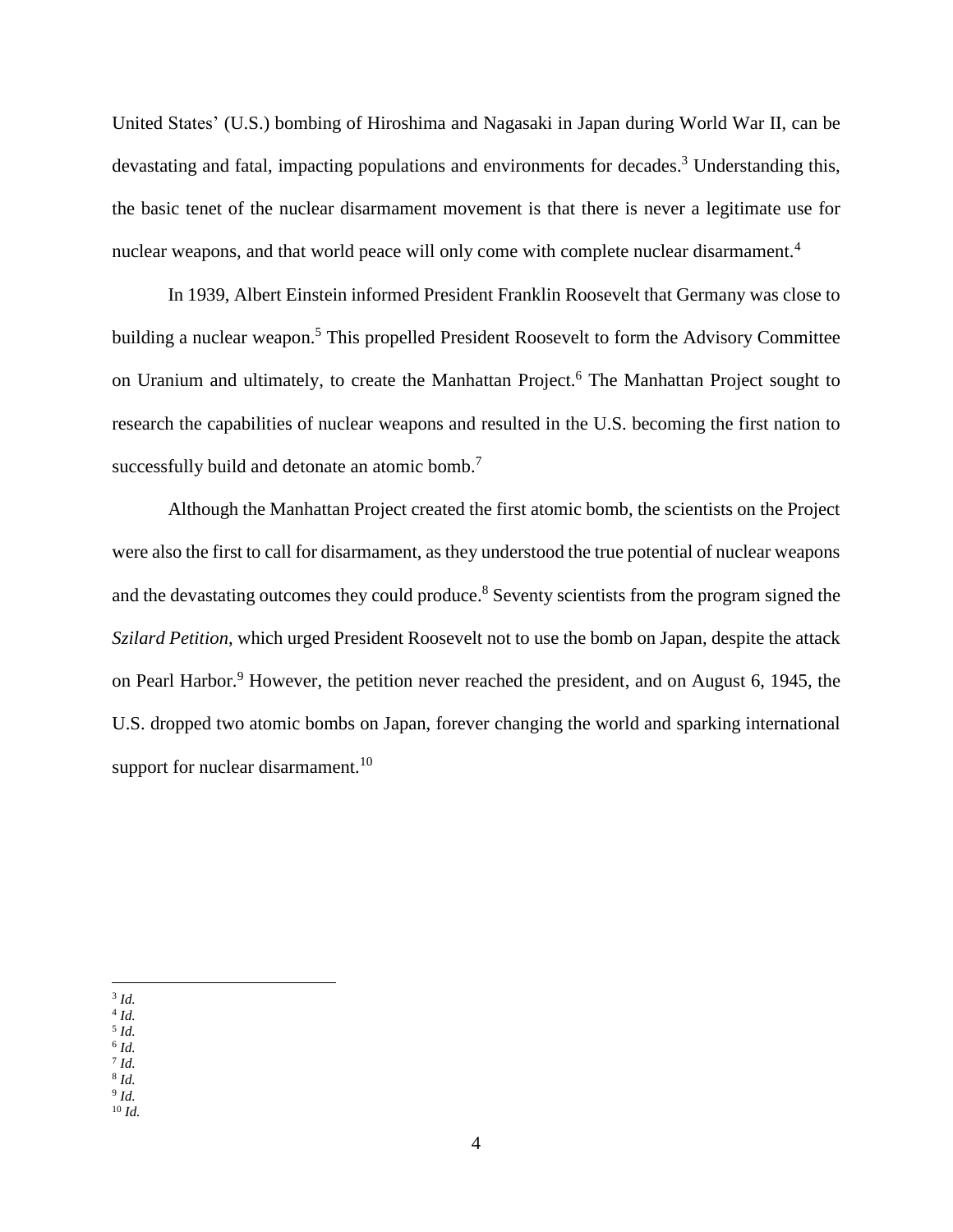## *Nuclear Disarmament Campaigns*

A number of campaigns and groups have been established globally to ensure that nuclear disarmament becomes a reality. Some of these campaigns, which still exist today, include:

- The Japanese Council Against Atomic and Hydrogen Bombs (also known as "Gensuikyo") was formed in 1955, calling for complete and total destruction of all nuclear weapons;<sup>11</sup>
- The British Campaign for Nuclear Disarmament (BCND) was created in 1958, calling for British nuclear disarmament and a global ban on nuclear weapons. Additionally, the BCND campaigns to end Britain's participation in the U.S. Missile Defense system, opposes the North Atlantic Treaty Organization and its nuclear policies, and opposes nuclear power;<sup>12</sup> and
- The International Campaign to Abolish Nuclear Weapons (ICAN) was founded in 2007 as a coalition of non-governmental organizations in 100 countries promoting adherence to and implementation of the United Nations' (U.N.) Nuclear Ban Treaty, which was adopted in New York on July 7, 2017.<sup>13</sup> Notably, ICAN was awarded the 2017 Nobel Peace Prize

for its work in addressing nuclear weapons and advocating for nuclear disarmament.<sup>14</sup> Ultimately, these campaigns call for complete abolishment of nuclear weapons, while also encouraging peace and non-military solutions to conflicts.

<sup>11</sup> People's Solidarity for Participatory Democracy. *The Japan Council Against Atomic and Hydrogen Bombs (Japan Gensuikyo).*  Available at[: https://www.peoplepower21.org/English/38437.](https://www.peoplepower21.org/English/38437)

<sup>&</sup>lt;sup>12</sup> Campaign for Nuclear Disarmament. *Who we are*. Available at: [https://cnduk.org/who/.](https://cnduk.org/who/)

<sup>&</sup>lt;sup>13</sup> The U.S. is not party to this treaty, and did not vote on its ratification. <sup>14</sup> International Campaign to Abolish Nuclear Weapons (ICAN). *About ICAN*. Available at: [https://www.icanw.org/campaign/campaign-overview/.](https://www.icanw.org/campaign/campaign-overview/)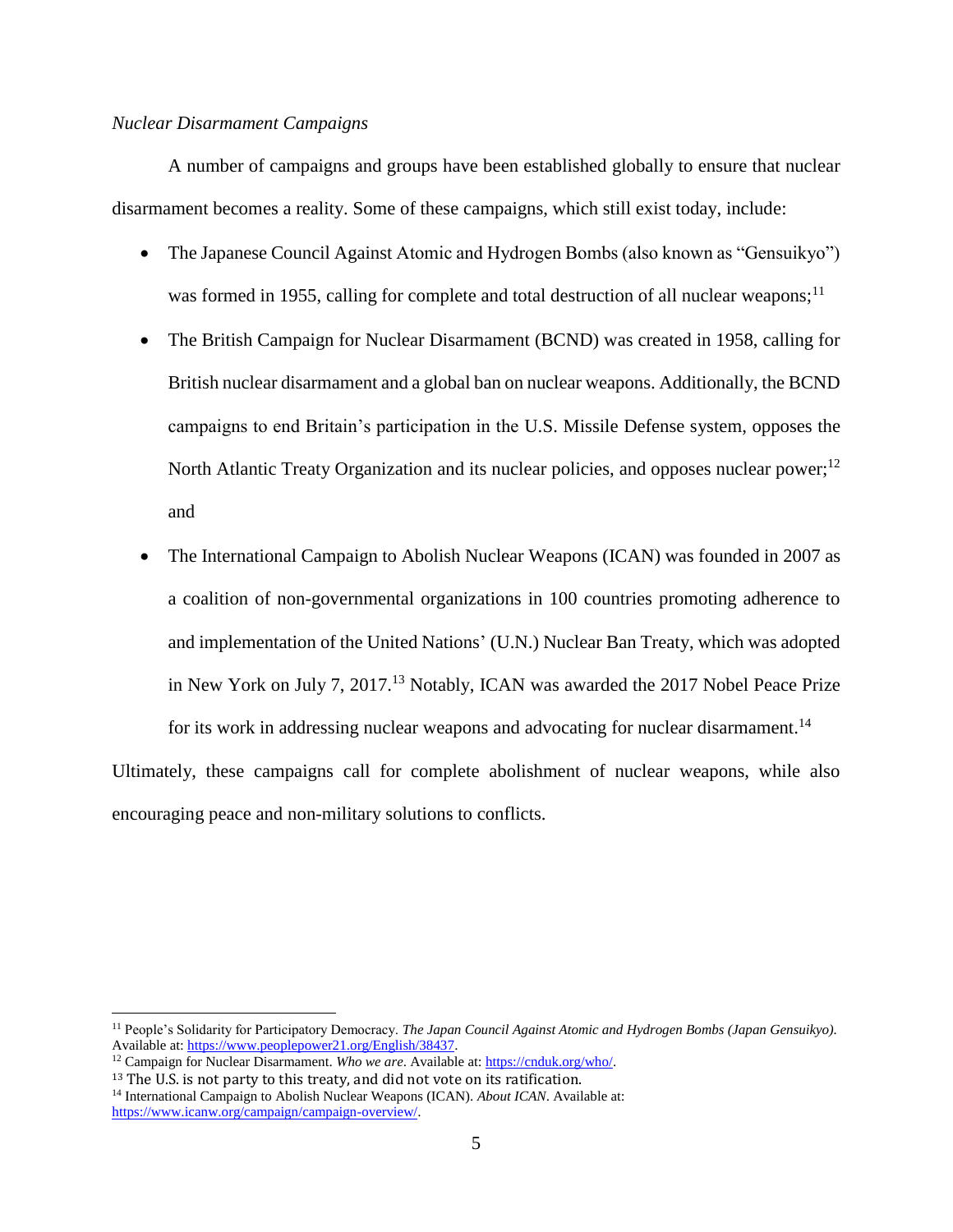## *Nuclear Disarmament Treaties*

In addition to the nuclear disarmament movement, there have been a number of treaties that either slow or stop the use and generation of nuclear weapons. The most important of these are the Nuclear Non-Proliferation Treaty (NPT), the Comprehensive Nuclear-Test-Ban Treaty (CTBT) and the Treaty on the Prohibition of Nuclear Weapons (TPNW).

The NPT was signed in 1968 and extended indefinitely in 1995.<sup>15</sup> It is regarded as the cornerstone of the global nuclear non-proliferation policy and an essential foundation for the pursuit of nuclear disarmament.<sup>16</sup> The NPT's main objectives are "to prevent the spread of nuclear weapons and weapons technology, to promote cooperation in the peaceful uses of nuclear energy and to further the goal of achieving nuclear disarmament, and general and complete disarmament."<sup>17</sup> In addition to these goals, the NPT allows the five nations with nuclear weapons (U.S., Russian Federation, United Kingdom, France and China) to maintain the devices, but not trade them to non-nuclear countries. <sup>18</sup> The NPT states that non-nuclear countries who signed the treaty cannot develop nuclear programs of their own. Notably, however, North Korea withdrew from the treaty in order to develop such weapons.<sup>19</sup>

The CTBT was signed just after the NPT's extension in 1996, yet since then, has not been ratified by a number of countries, including the U.S.<sup>20</sup> Without being ratified by all 44 countries listed in the treaty, the treaty will not take effect, and thus, the CTBT still remains inactive.<sup>21</sup> The CTBT would ban all testing of nuclear weapons in all environments, ensuring that this serves both

<sup>15</sup> United Nations. Offices of Disarmament Affairs. *Treaty on the Non-Proliferation of Nuclear Weapons*. Available at: [https://www.un.org/disarmament/wmd/nuclear/npt/.](https://www.un.org/disarmament/wmd/nuclear/npt/)

 $^{16}$  *Id.* <sup>17</sup> *Id.*

<sup>18</sup> Brionne Frazier. Dotdash. ThoughtCo. Humanities. History & Culture. *What is Disarmament?* Available at: [https://www.thoughtco.com/nuclear-disarmament-4172458.](https://www.thoughtco.com/nuclear-disarmament-4172458)

 $^{19}$  *Id.* 

<sup>&</sup>lt;sup>20</sup> United Nations. Office for Disarmament Affairs. *Comprehensive Nuclear-Test-Ban Treaty (CTBT)*. Available at: [https://www.un.org/disarmament/wmd/nuclear/ctbt/.](https://www.un.org/disarmament/wmd/nuclear/ctbt/)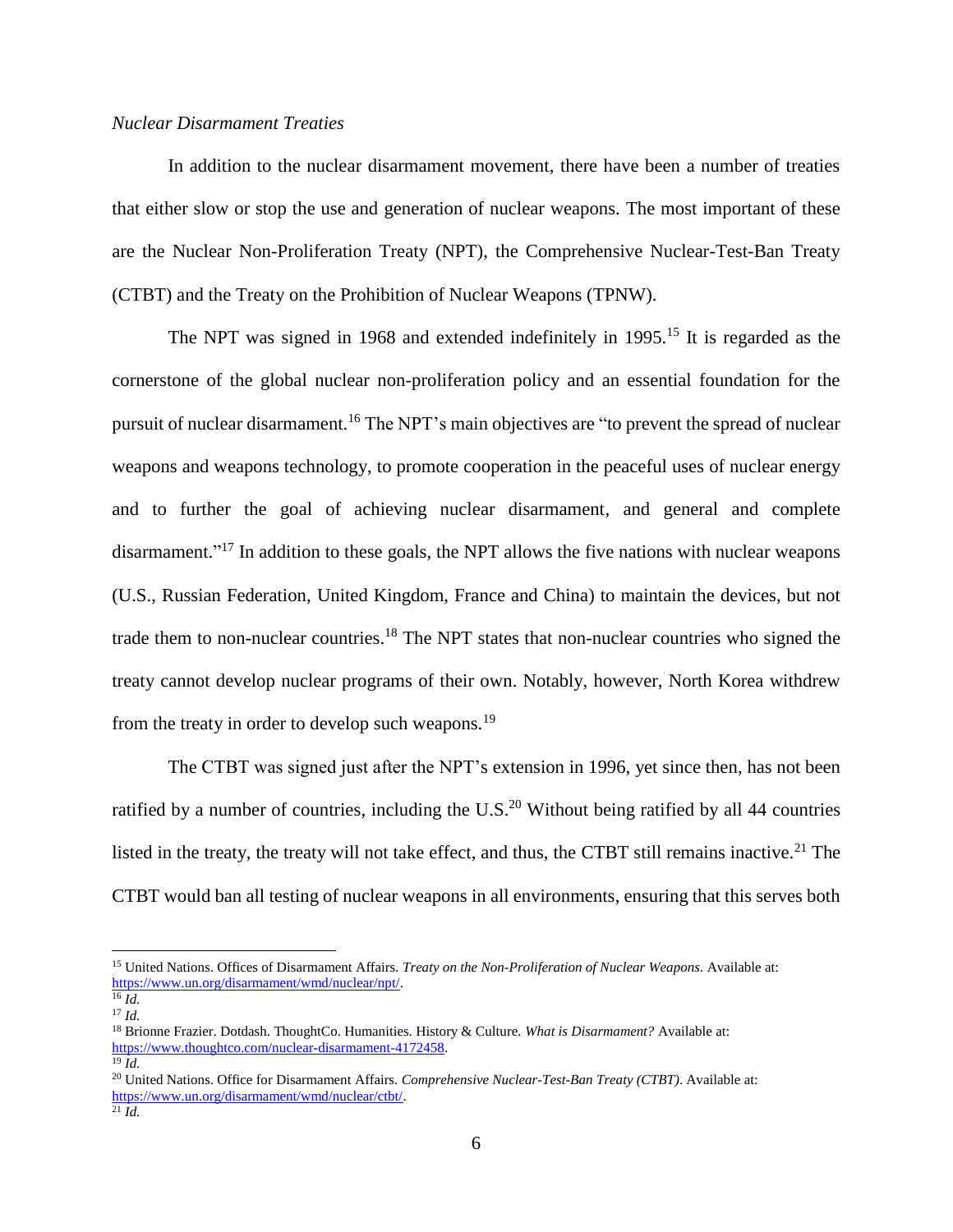disarmament and non-proliferation objectives.<sup>22</sup> It is an important piece of complete nuclear disarmament, yet lacks support from many large countries.

More recently, in 2017, the TPNW was adopted in an effort to provide a comprehensive set of prohibitions on participating in any nuclear weapon activities, including committing not to develop, test, produce, acquire, possess, stockpile, use or threaten to use nuclear weapons.<sup>23</sup> The treaty also prohibits the deployment of nuclear weapons on national territory and the provision of assistance to any country in the conduct of such activities.<sup>24</sup> The TPNW obliges countries to provide assistance to individuals impacted by the use of or testing of nuclear weapons, including environmental remediation in areas contaminated by nuclear weapons testing and use.<sup>25</sup> ICAN established a Cities Appeal campaign to mobilize local governments to support the TPNW, and to call on their national government to join and support the treaty.<sup>26</sup> U.S. cities that have joined include Washington, D.C.; Baltimore, Maryland; Los Angeles and Berkeley, California; Honolulu, Hawaii; and Portland, Oregon, among others.<sup>27</sup>

In addition to the treaties that relate to a number of countries on a global scale, there are a number of treaties between individual countries. The U.S. is notably involved in most of these treaties, including the Strategic Arms Limitation Talks (SALT I and II) agreements and the Strategic Arms Reduction Treaties (START I and II), which came out of negotiations between the U.S. and Soviet Union that intended to curtail the manufacture of missiles capable of carrying

 $\overline{a}$ <sup>22</sup> *Id.*

<sup>23</sup> United Nations. Office for Disarmament Affairs. *Treaty on the Prohibition of Nuclear Weapons*. Available at: [https://www.un.org/disarmament/wmd/nuclear/tpnw/.](https://www.un.org/disarmament/wmd/nuclear/tpnw/) 

<sup>24</sup> *Id.*

<sup>25</sup> *Id.*

<sup>26</sup> *See* #ICANSave My City,<https://cities.icanw.org/> (last accessed Jan. 7, 2020).

<sup>&</sup>lt;sup>27</sup> List of cities available at [https://cities.icanw.org/list\\_of\\_cities](https://cities.icanw.org/list_of_cities) (last accessed Jan 7, 2020).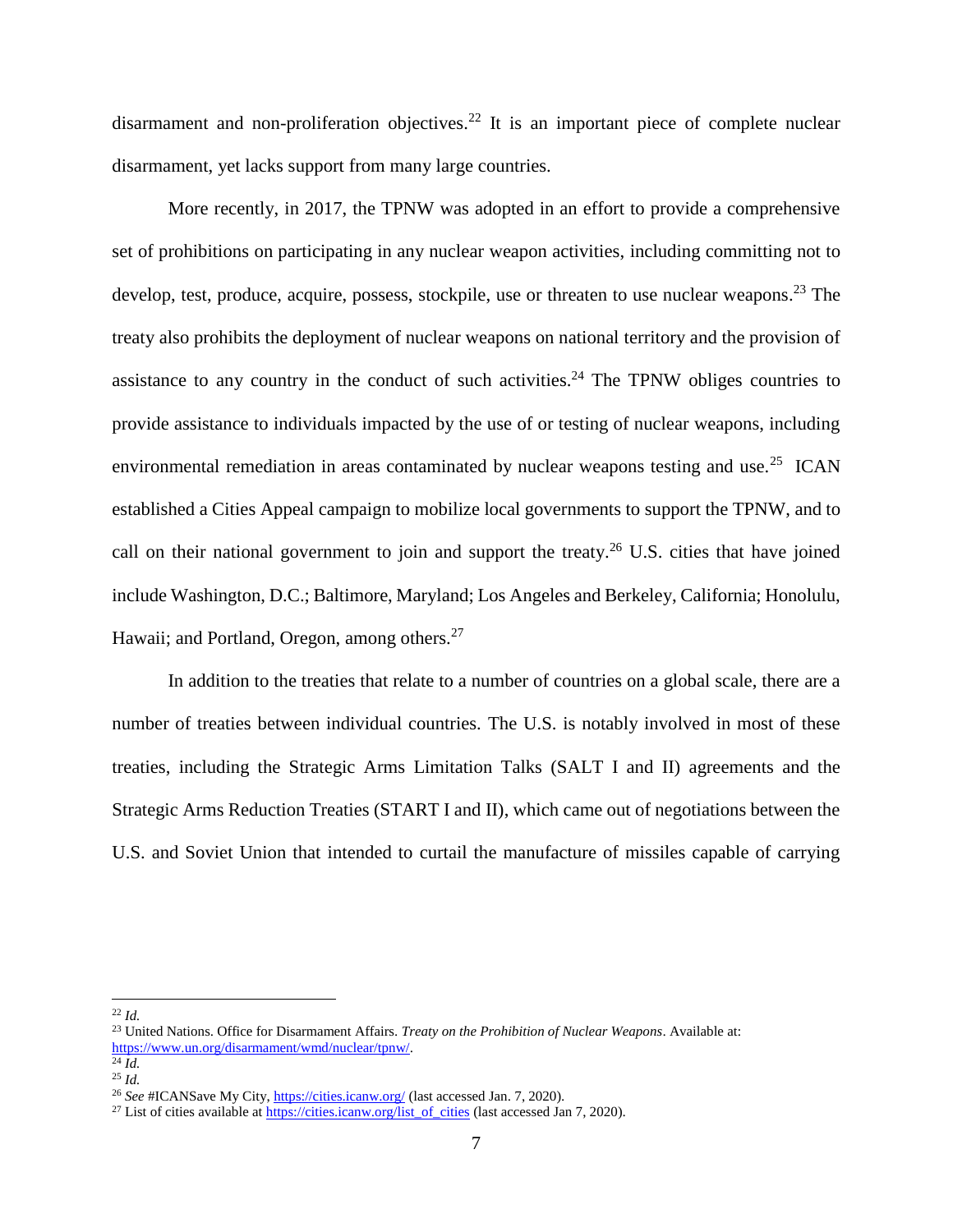nuclear weapons and reduce each country's nuclear warhead arsenal, as well as the Joint Comprehensive Plan of Action (JCPOA) regarding Iran.<sup>28</sup>

The JCPOA is a detailed agreement reached by Iran and world superpowers (China, France, Germany, Russia, the United Kingdom and the U.S.) on July 14, 2015 in an effort to ensure that Iran limits its sensitive nuclear activities and allows international inspectors to ensure that Iran complies with the nuclear-related provisions set forth in the agreement.<sup>29</sup> In return for compliance, economic sanctions would be lifted from Iran.<sup>30</sup>

Notably, however, in May 2018, President Trump abandoned the JCPOA and in November 2018 reinstated sanctions on Iran and countries that trade with Iran, causing concern that the commitments Iran has agreed to will not be kept. $31$  In May 2019, Iran suspended commitments under the agreement and gave the other signatories a 60-day deadline to protect it from U.S. sanctions, with the International Atomic Energy Agency (IAEA) reporting that Iran has begun to increase its production of enriched uranium.<sup>32</sup>

### *Nuclear-Weapon-Free Zones*

<span id="page-7-0"></span>Nuclear-Weapon-Free Zones (NWFZ) are specified regions in which countries commit themselves not to manufacture, acquire, test or possess nuclear weapons.<sup>33</sup> According to the U.N., the establishment of NWFZs is a regional approach to strengthen nuclear non-proliferation and

<sup>28</sup> Brionne Frazier. Dotdash. ThoughtCo. Humanities. History & Culture. *What is Disarmament?* Available at: [https://www.thoughtco.com/nuclear-disarmament-4172458;](https://www.thoughtco.com/nuclear-disarmament-4172458) Encylopyaedia Britannica. Biography. *Strategic Arms Limitation Talks*. Available at: [https://www.britannica.com/biography/Henry-Kissinger;](https://www.britannica.com/biography/Henry-Kissinger) Encylopyaedia Britannica. Biography. *Strategic Arms Reduction Talks*. Available at[: https://www.britannica.com/event/Strategic-Arms-Reduction-Talks/START-III-SORT.](https://www.britannica.com/event/Strategic-Arms-Reduction-Talks/START-III-SORT)

<sup>29</sup> Arms Control Association. Fact Sheets. *The Joint Comprehensive Plan of Action (JCPOA) at a Glance.* Available at: [https://www.armscontrol.org/factsheets/JCPOA-at-a-glance.](https://www.armscontrol.org/factsheets/JCPOA-at-a-glance)

<sup>30</sup> *Id.*

<sup>31</sup> *Id.*

<sup>32</sup> *Id.*

<sup>33</sup> Arms Control Association, Nuclear-Weapons-Free Zones (NWFZ) At a Glance,<https://www.armscontrol.org/factsheets/nwfz> (last accessed Jan. 7, 2020)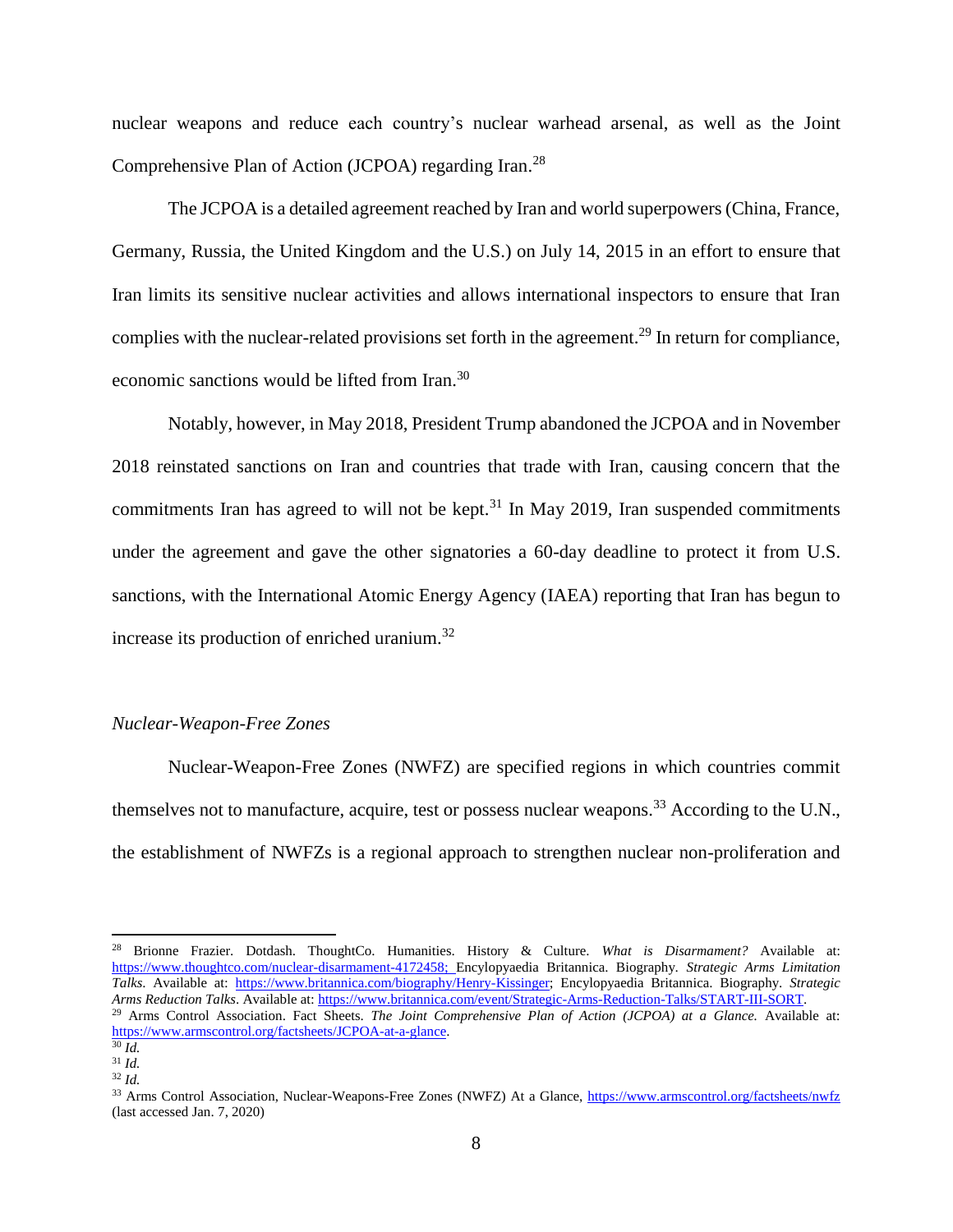<span id="page-8-0"></span>disarmament norms.<sup>34</sup> The NPT affirms the right of countries to establish NWFZs, providing that nothing in that treaty affect the right of any group of countries to form NWFZs. This provision ensures the total absence of nuclear weapons in their territories.<sup>35</sup> U.N. general resolution  $3472$ (1975) defines a NWFZ as "any zone recognized as such by the General Assembly of the United Nations, which any group of States . . . has established by virtue of treaty or convention whereby: (a) The statute of total absence of nuclear weapons to which the zone shall be subject, including the procedure for the delimitation of the zone, is defined; [and] (b) An international system of verification and control is established to guarantee compliance with the obligations deriving from that statute."<sup>36</sup>

Five NWFZs exist today, with four of them covering the entire southern hemisphere.<sup>37</sup> The regions currently covered are Latin America and the Caribbean (the 1967 Treaty of Tlatelolco), the South Pacific (the 1985 Treaty of Rarotonga), Southeast Asia (the 1995 Treaty of Bangkok) Africa (the 1996 Treaty of Pelindaba) and Central Asia (the 2006 Treaty of Semipalatinsk).<sup>38</sup> Additionally, Mongolia's self-declared nuclear-weapons-free status has been recognized by adoption of a U.N. General Assembly resolution.<sup>39</sup> Other treaties deal with denuclearization of the Antarctic, outer space, the moon, and the ocean floor.<sup>40</sup>

The U.N. recommended guidelines and principles for the establishment of NWFZs, which include the recommendation that NWFZs should not prevent the use of nuclear science for its peaceful use in support of the socio-economic, scientific and technological development of

<sup>&</sup>lt;sup>34</sup> United Nations, Office for Disarmament Affairs, Nuclear-Weapon-Free Zones, <https://www.un.org/disarmament/wmd/nuclear/nwfz> (last accessed Jan. 7, 2020).

 $35 \overline{Id}$ 

<sup>36</sup> *Id*.; U.N, Nuclear-Weapon-Free Zones, *supra* not[e 34.](#page-8-0)

<sup>37</sup> Nuclear-Weapons-Free Zones At a Glance, *supra* not[e 33.](#page-7-0)

<sup>38</sup> *Id*.

<sup>39</sup> U.N, Nuclear-Weapon-Free Zones, *supra* not[e 34.](#page-8-0)

<sup>40</sup> *Id.*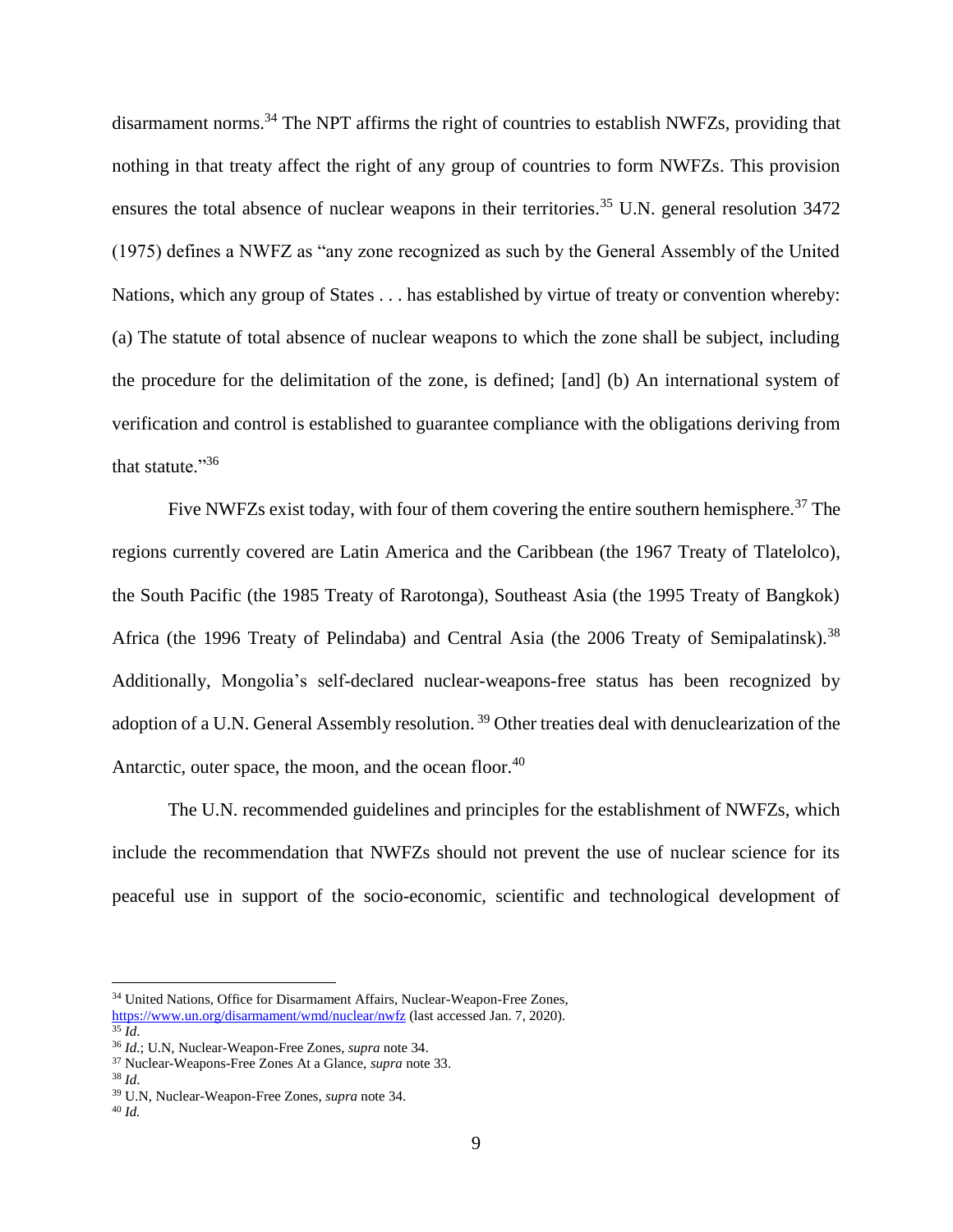countries.<sup>41</sup> The U.N. also recommends that countries with nuclear weapons be consulted during the negotiations of each treaty, and its relevant protocols, in order to facilitate such countries' signature to a ratification of the relevant protocol, through which such countries make legally binding commitments not to use or threaten use of nuclear weapons against countries that are party to such NWFZ.<sup>42</sup> Each treaty establishing a NWFZ includes a protocol for the five nuclear-weapon countries recognized by the NPT.<sup>43</sup>

The U.S. has ratified such a protocol to the Treaty of Tlatelolco, covering Latin America and the Caribbean, but has declined to ratify similar protocols to any remaining NWFZ treaties.<sup>44</sup> While the U.S. also signed the protocol for the Treaty of Pelindaba, covering Africa, it did so with conditions, reserving the right to respond to a chemical or biological weapons attack by a member of the zone with all options, implying the possible use of nuclear weapons.<sup>45</sup> None of the nuclearweapon-owning countries has signed the relevant protocol for the treaty creating a zone in Southeast Asia.<sup>46</sup>

According to a 2018 U.N. report, the U.N.'s High Representative for Disarmament Affairs facilitates cooperation and consultation between existing zones, encourages nuclear-weaponowning countries to adhere to the relevant protocols to the treaties establishing NWFZs, and supports the further establishment of NWFZs, including in the Middle East.<sup>47</sup> The New York City Council has a demonstrated history of opposing nuclear weapons, <sup>48</sup> which includes its adoption on

 $\overline{a}$ <sup>41</sup> *Id*.

<sup>42</sup> *Id*.

<sup>43</sup> Nuclear-Weapons-Free Zones At a Glance, *supra* not[e 33.](#page-7-0)

<sup>44</sup> Arms Control Association, Fact Sheets & Briefs[, https://www.armscontrol.org/taxonomy/term/2](https://www.armscontrol.org/taxonomy/term/2) (last accessed Jan. 7, 2020).

<sup>45</sup> Nuclear-Weapons-Free Zones At a Glance, *supra* not[e 33.](#page-7-0)

<sup>46</sup> *Id*.

<sup>47</sup> United Nations Office for Disarmament Affairs, *Securing our common future: An agenda for disarmament,* at page 23 (2018). Available at[: https://s3.amazonaws.com/unoda-web/wp-content/uploads/2018/06/sg-disarmament-agenda-pubs](https://s3.amazonaws.com/unoda-web/wp-content/uploads/2018/06/sg-disarmament-agenda-pubs-page.pdf#view=Fit)[page.pdf#view=Fit.](https://s3.amazonaws.com/unoda-web/wp-content/uploads/2018/06/sg-disarmament-agenda-pubs-page.pdf#view=Fit) 

<sup>48</sup> *See e.g.* International Disarmament Institute (Pace University), New York City Council Resolutions on Nuclear Weapons. Available at[: http://disarmament.blogs.pace.edu/nyc-nuclear-archive/new-york-city-council-resolutions-on-nuclear-weapons/.](http://disarmament.blogs.pace.edu/nyc-nuclear-archive/new-york-city-council-resolutions-on-nuclear-weapons/)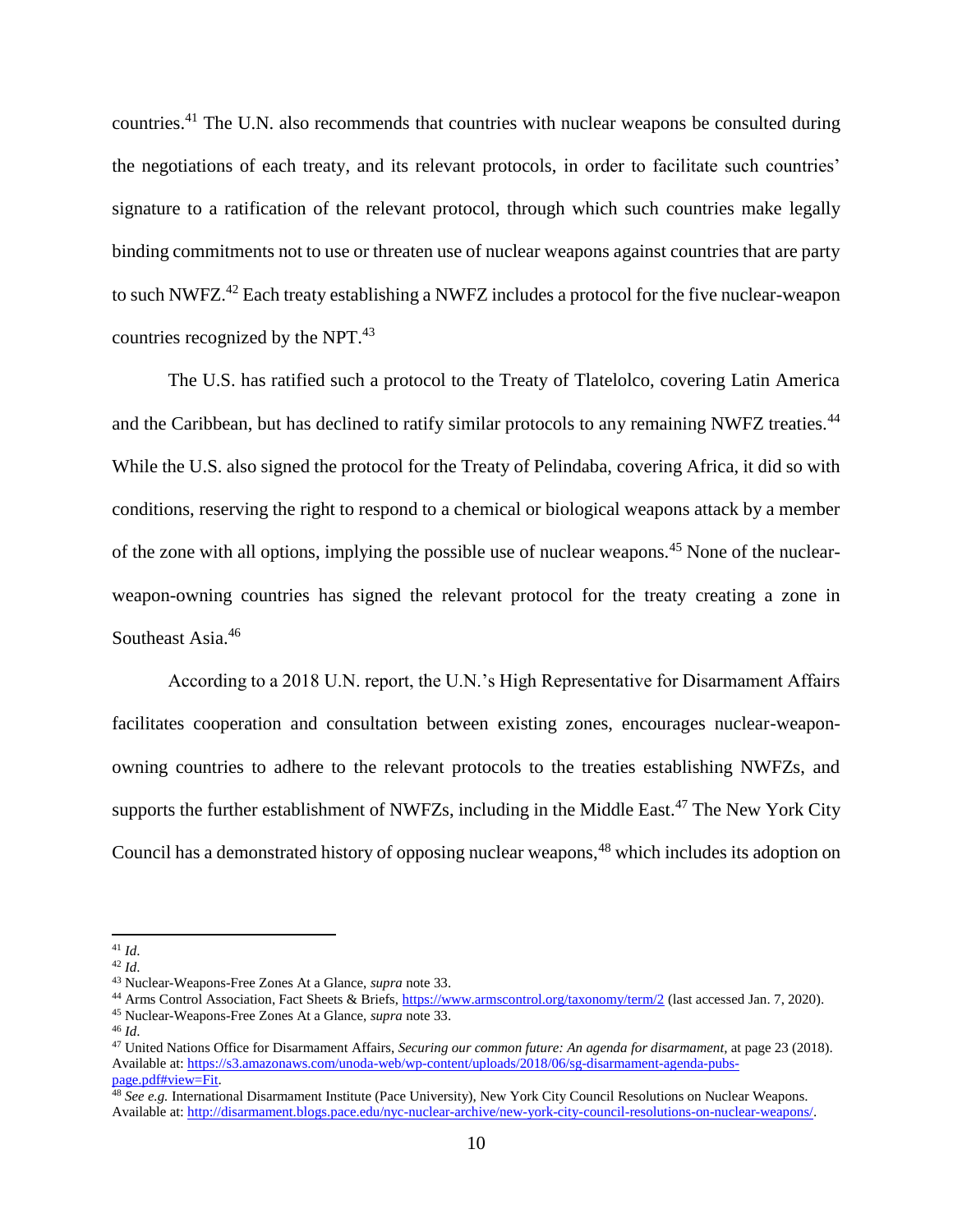April 26, 1983 of Resolution 364 declaring the City a Nuclear Weapons Free Zone. That resolution prohibited the production, transport, storage, placement or deployment of nuclear weapons within the territorial limits of the City. $49$ 

#### *Pension Investments*

<span id="page-10-0"></span>Nuclear non-proliferation advocates like ICAN have engaged in campaigns to encourage financial institutions and pension funds to divest from nuclear weapons producers.<sup>50</sup> Financial institutions finance weapons producers by providing loans, assisting companies with share- and bond issues, and managing investments in shares and bonds of these weapons producers.<sup>51</sup> For asset managers and pension funds, financial involvement means managing share- and bond holdings of these companies.<sup>52</sup> ICAN argues that these investments are not neutral and that institutions should prohibit investment in nuclear weapons to demonstrate stigma associated with these weapons.<sup>53</sup>

According to a 2018 report by ICAN and partner organization PAX, since the TPNW was adopted in 2017, two of the largest pension funds in the world, the Norwegian Government Pension Fund and ABP, a Dutch pension fund, announced they would begin divesting from nuclear weapons producers.<sup>54</sup>

The ICAN report identified 329 banks, insurance companies, pension funds and asset managers from 24 countries that invest significantly in the top 20 nuclear weapons producers.<sup>55</sup>

 $\overline{a}$ 

<sup>54</sup> *Id*. at 4. *See also generally* PAX and ICAN, Beyond the Bomb: Global exclusion of nuclear weapon producers (2019). Available at[: https://www.dontbankonthebomb.com/wp-content/uploads/2019/10/201910\\_Beyond-the-bomb\\_final.pdf](https://www.dontbankonthebomb.com/wp-content/uploads/2019/10/201910_Beyond-the-bomb_final.pdf) (profiling financial institutions with policies to refuse financing nuclear weapons producers).

<sup>55</sup> Don't Bank on the Bomb, *supra* not[e 50](#page-10-0) at 6.

<sup>49</sup> Resolution language available at *id*.

<sup>50</sup> *See* PAX and ICAN, Don't Bank on the Bomb (2018) at page 3. Available at: [https://www.dontbankonthebomb.com/wp](https://www.dontbankonthebomb.com/wp-content/uploads/2018/10/2018_Report_web.pdf)content/uploads/2018/10/2018 Report\_web.pdf.

<sup>51</sup> *Id*. at 65.

<sup>52</sup> *Id*.

<sup>53</sup> *Id*. at 7.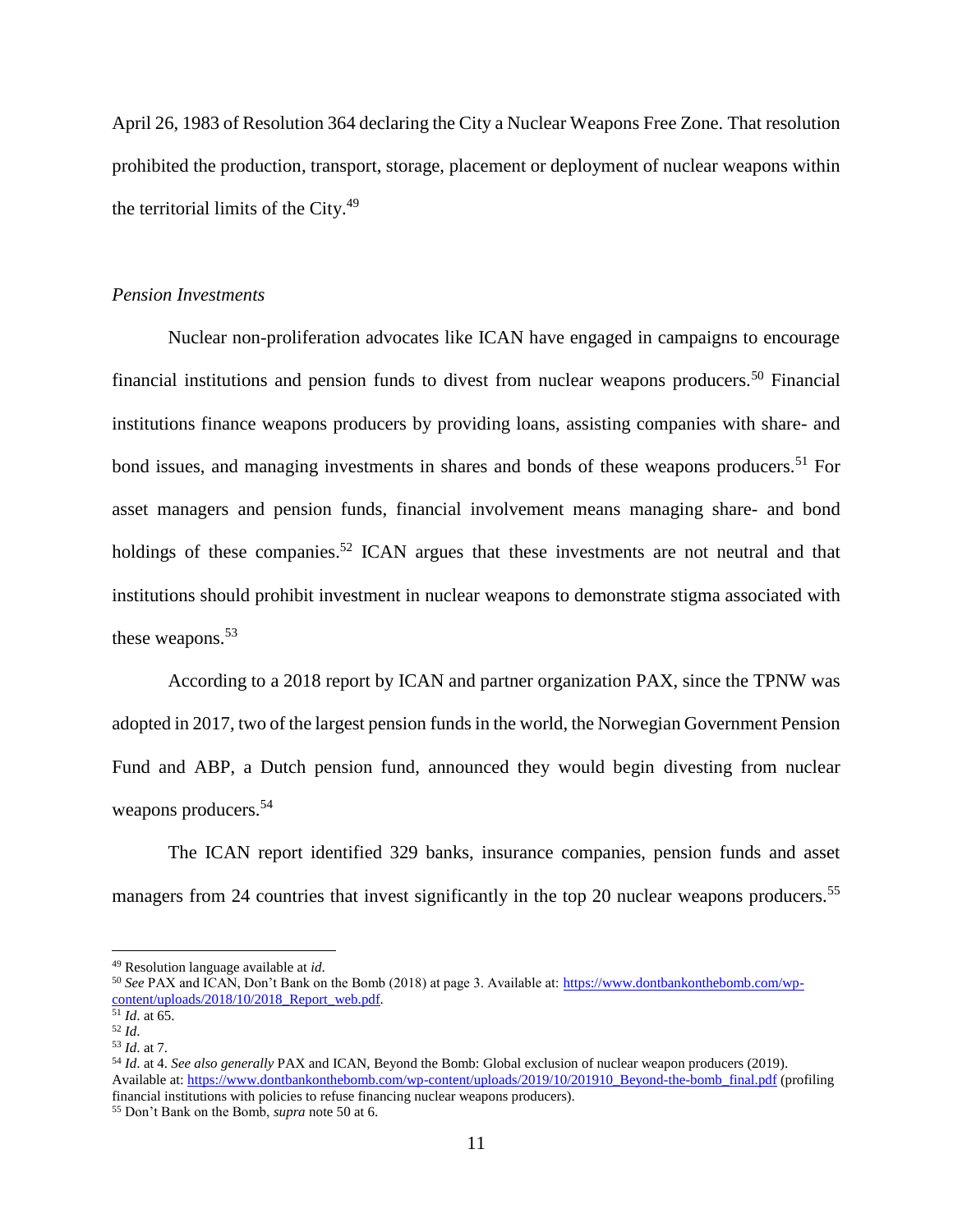Of these, 189, or 57 percent, are based in the U.S.<sup>56</sup> These include all of the top 10 investors in nuclear weapons producers.<sup>57</sup> To compare, another 70 investors are based in Europe, 52 in Asia / the Pacific, and three in the Middle East.<sup>58</sup> In total, these entities invested more than \$525 billion in nuclear weapon producers—but the overwhelming majority of that investment, totaling \$375 billion, was provided by the top 10 investors based in America.<sup>59</sup>

These top 10 investors identified by ICAN are BlackRock, Capital Group, Vanguard, State Street, JPMorgan Chase, Bank of America, Citigroup, Evercore, Wells Fargo and Goldman Sachs.<sup>60</sup> According to the annual report issued by the New York City Employees' Retirement System, the pension system for the City of New York retirees has significant investments in several of these financial institutions through equity holdings, bond holdings and other assets, specifically BlackRock, JPMorgan Chase, Bank of America, CitiGroup, Evercore, Wells Fargo and Goldman Sachs. $61$ 

## **III. CONCLUSION**

During its hearing on January 28, 2020, the Committees will solicit feedback from the Mayor's Office for International Affairs, advocates, and members of the public regarding the creation of an advisory committee to examine nuclear disarmament and issues related to reaffirming New York City as a nuclear weapons-free zone. The Committees will also solicit feedback regarding whether the City should divest from companies involved in the production nuclear weapons.

<sup>56</sup> *Id*. at 65.

<sup>57</sup> *Id*. at 6.

<sup>58</sup> *Id*.

<sup>59</sup> *Id*. at 65.

<sup>60</sup> *Id*. at 66.

<sup>61</sup> *See generally* New York City Employees' Retirement System, 2019 Comprehensive Annual Financial Report. Available at: [https://www.nycers.org/sites/main/files/file-attachments/cafr2019.pdf?1577740435.](https://www.nycers.org/sites/main/files/file-attachments/cafr2019.pdf?1577740435)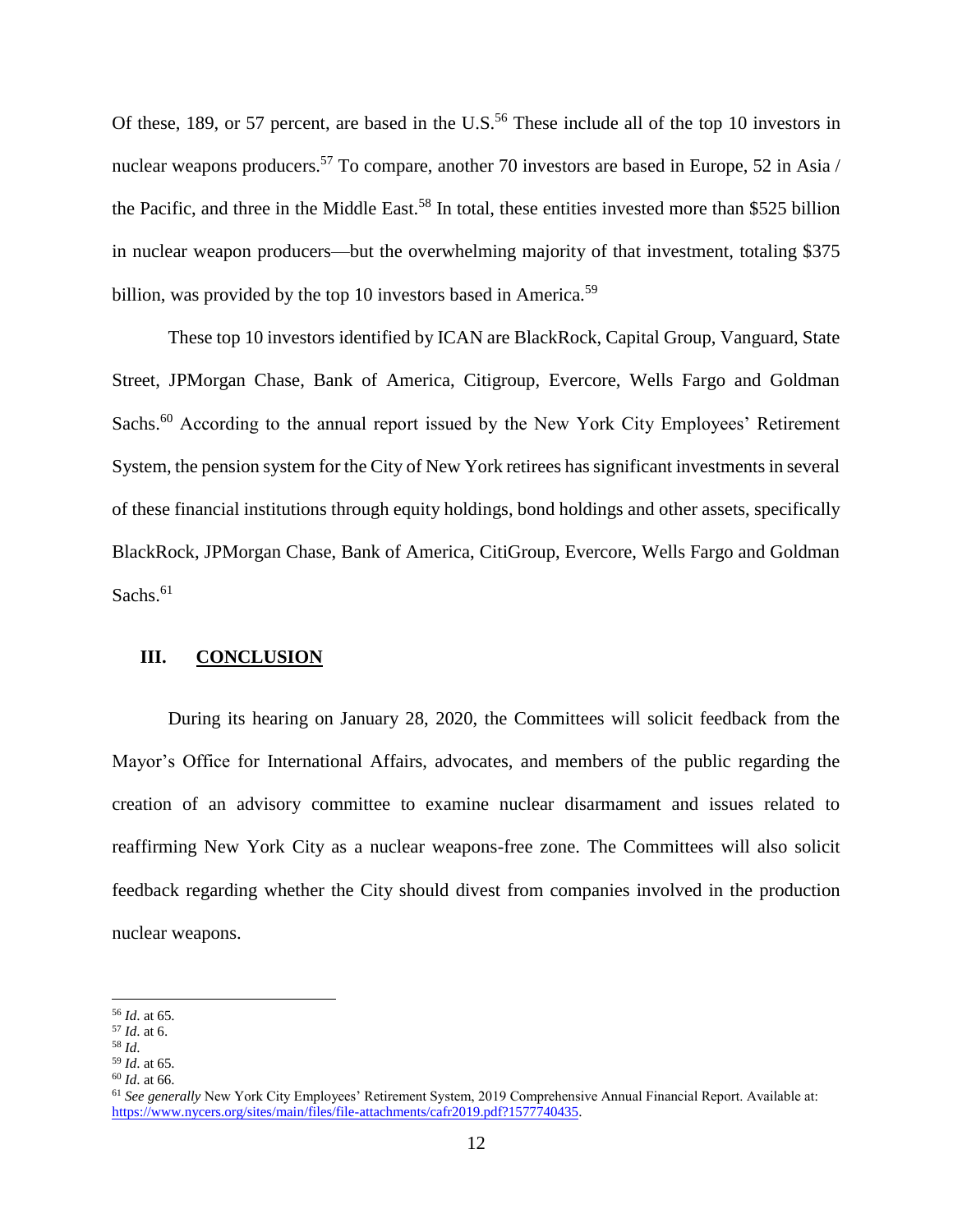#### **IV. ANALYSIS OF LEGISLATION**

### *Analysis of Int. No. 1621*

Int. No. 1621 would create an advisory committee on nuclear disarmament and a nuclear weapons-free zone in the City.

Section 1 of this legislation requires the creation of an advisory committee to examine nuclear disarmament and issues related to reaffirming the City as a nuclear weapons-free zone. The advisory committee must meet at least four times per year and is required to consist of six members and the chair, who would be the Commissioner of the Mayor's Office on International Affairs or a designee of the Commissioner.

Subdivision c requires the advisory committee to conduct a comprehensive review of the City's current stance on nuclear weapons, in consultation with groups and institutions. The subdivision also requires the advisory board to issue certain recommendations related to educating about nuclear weapons-free zones and establish a working definition for what a nuclear weaponsfree zone means for the City.

Subdivision e requires the advisory committee to submit its findings in a report to the Mayor, the Speaker of the Council and online.

Finally, subdivision f allows that the advisory committee be dissolved after submission of its fifth report.

The bill provides that the local law would take effect immediately.

## *Analysis of Res. No. 976*

Res. No. 976 (Dromm) calls upon the New York City Comptroller to begin the process of divesting the pension funds of public employees from nuclear weapons producers. Currently, the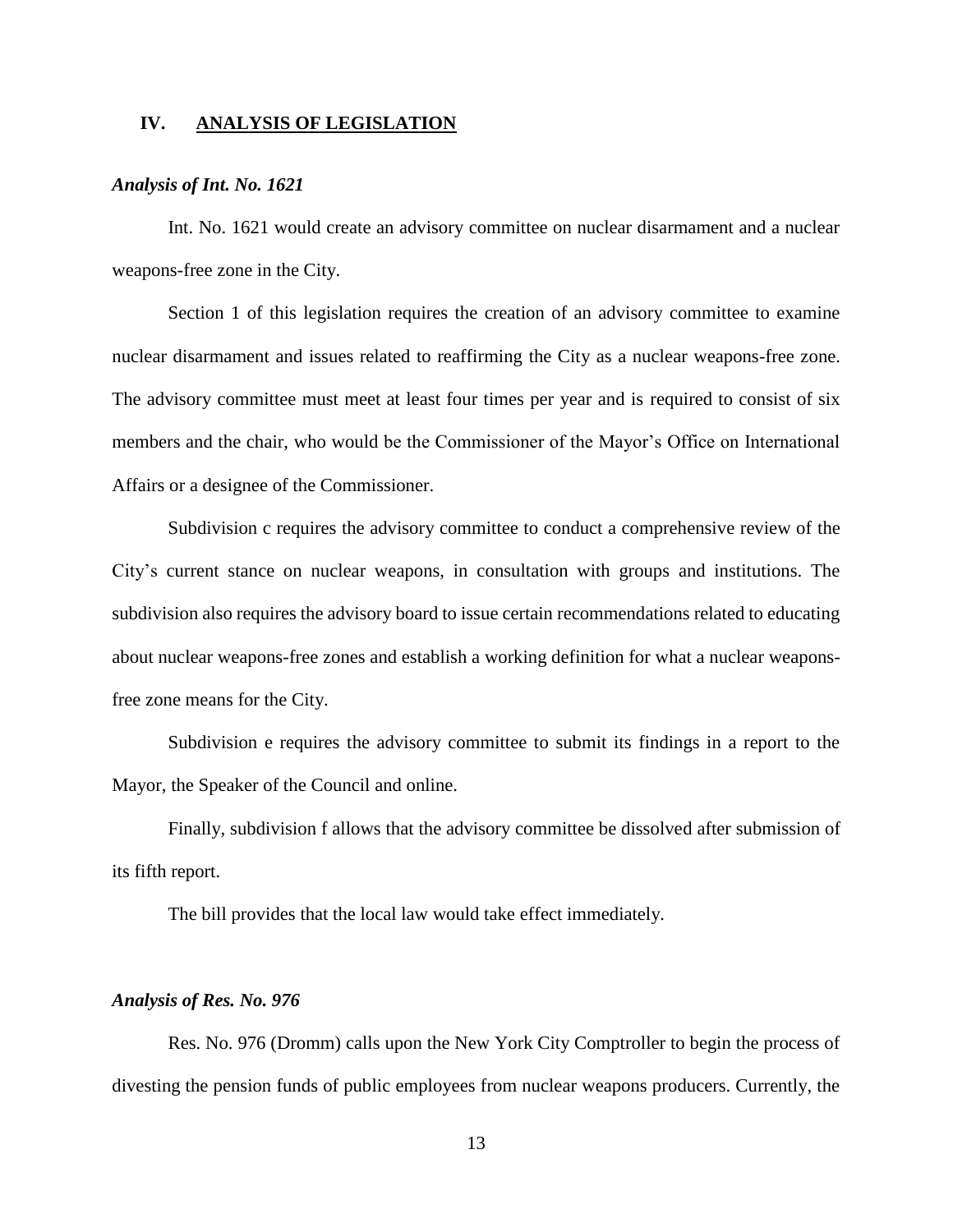City's pension system for formerly City-employed retirees has significant investments in financial institutions and other companies involved in producing key components for and maintaining nuclear weapons. These investments include equity holdings, bond holdings and other assets. As a means to enshrine the City's commitment to the goals of global nuclear disarmament, the Resolution calls on the City's Comptroller to use his authority to instruct the pension fund to divest from such investments.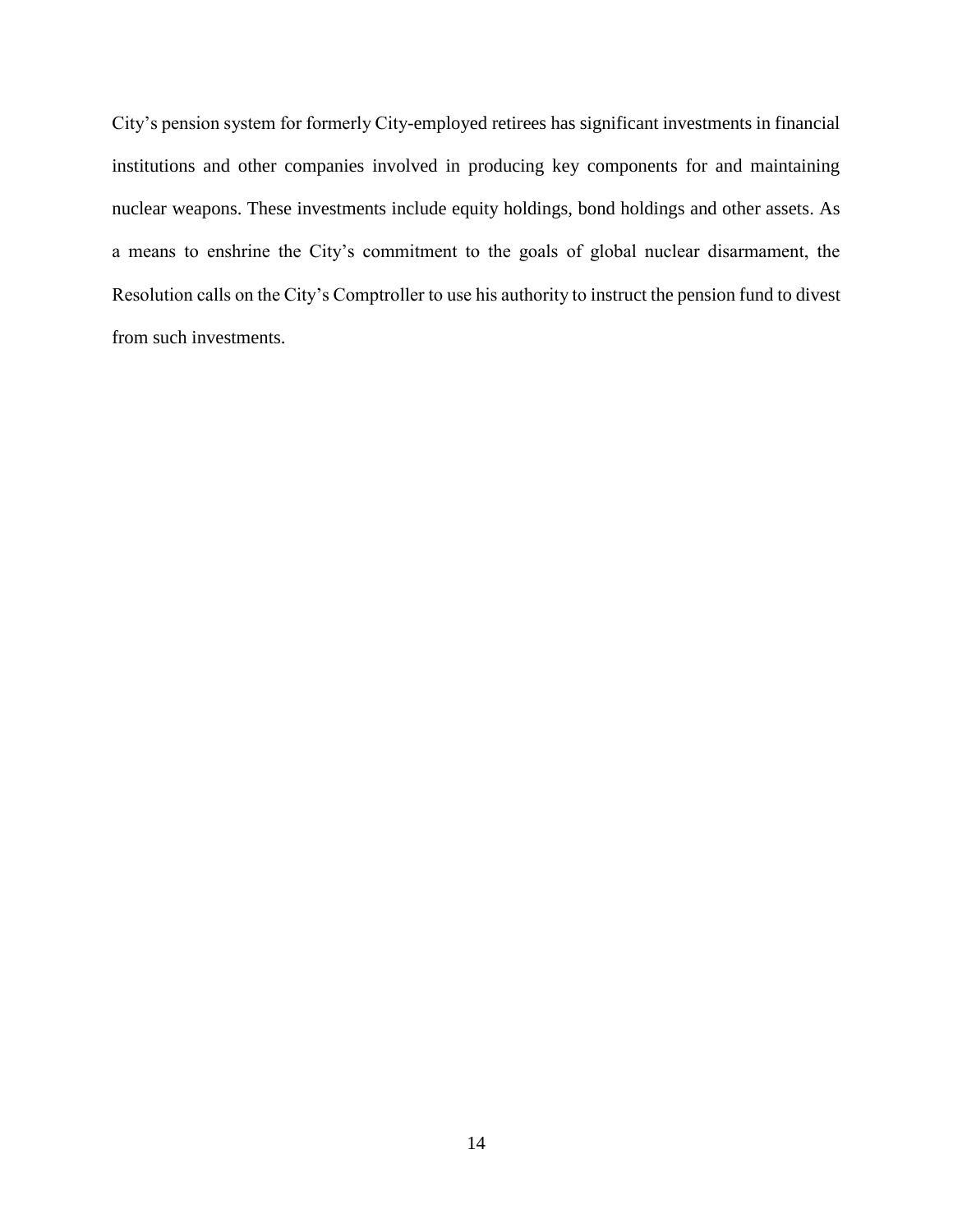### Int. No. 1621

By Council Members Dromm, Kallos, Richards, Rivera, Chin, Powers, Gibson, Cornegy, Brannan, Rosenthal, Reynoso, Rodriguez, Louis, Gjonaj, Van Bramer, Menchaca, Levin, Koslowitz, Constantinides, Miller, Perkins, Rose, Treyger, Espinal, Ayala, Vallone, Lander, Koo, Adams, Cohen, Salamanca, Moya, Cumbo, Torres and Barron

A Local Law in relation to creating a nuclear disarmament and nuclear weapons-free zone advisory committee

#### Be it enacted by the Council as follows:

Section 1. Advisory committee on nuclear disarmament and a nuclear weapons-free zone. a. There shall be an advisory committee to examine nuclear disarmament and issues related to recognizing and reaffirming New York city as a nuclear weapons-free zone.

b. The advisory committee shall consist of the following members:

1. The commissioner of the mayor's office on international affairs or such commissioner's

designee, who shall serve as chair of the advisory committee; and

2. Six members, of which 3 such members shall be appointed by the speaker of the council and 3 such members shall be appointed by the mayor, provided that each member shall have demonstrated understanding and experience of nuclear disarmament policy, advocacy or activism.

c. The advisory committee shall conduct a comprehensive review of New York city's current stance on nuclear weapons and the process for recognizing and reaffirming the city as a nuclear weapons free zone, in consultation with a diverse group of individuals, including but not limited to victims of nuclear weapons and academic institutions. The advisory committee shall also:

1. Establish a working definition for how a nuclear weapons-free zone might be defined in New York city;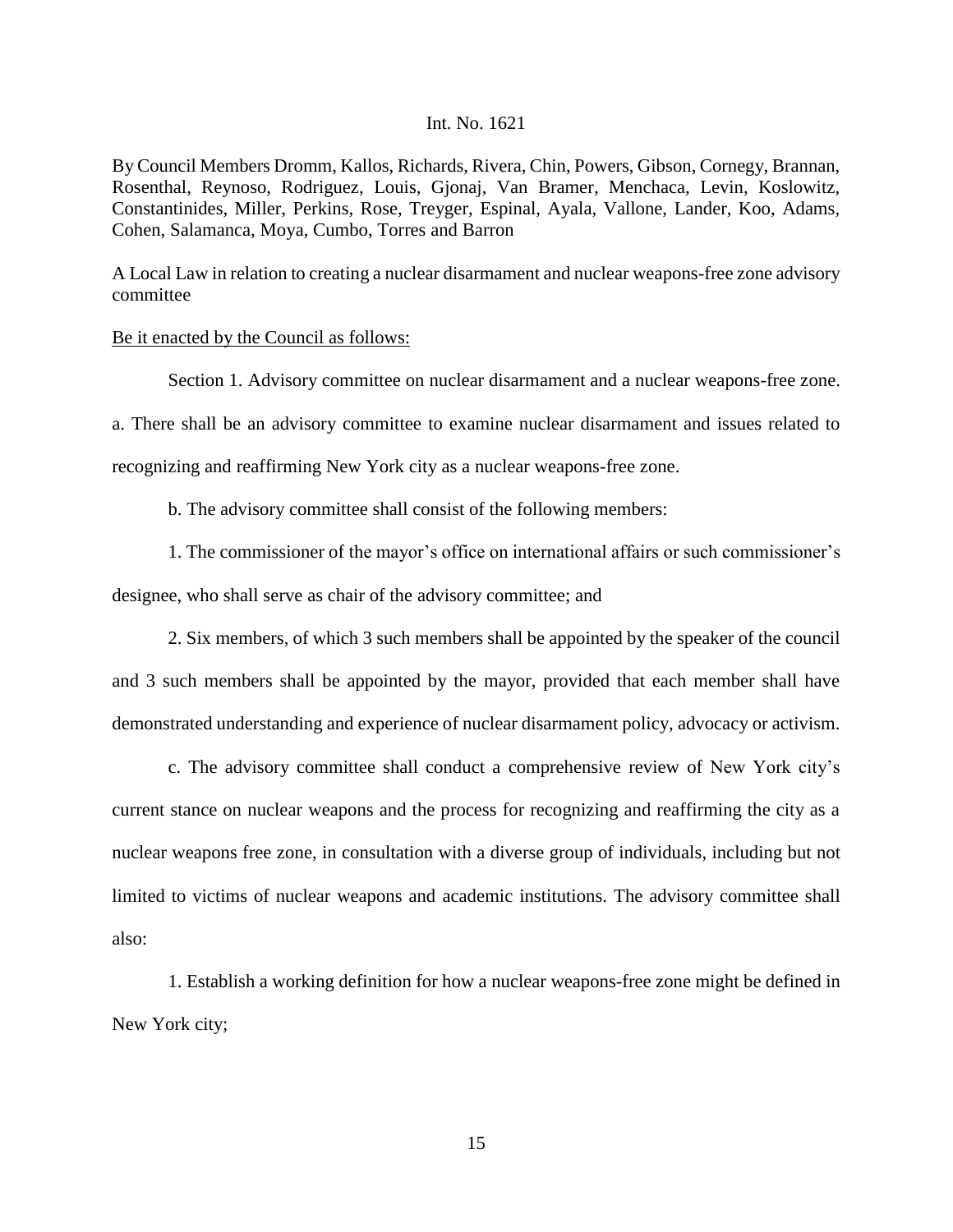2. Recommend mechanisms for encouraging and increasing community input with regard to education related to the nuclear weapons-free zone;

3. Recommend or host discussions, public programs and other educational initiatives related to nuclear disarmament and the catastrophic humanitarian and environmental consequences of nuclear weapons production, testing, use and deployment; and

4. Where applicable, provide a summary of all related activities and any relevant updates for the previous 12 months of advisory committee activities.

d. The advisory committee shall meet no less than 4 times per year.

e. No later than 1 year after the effective date of this local law, and annually thereafter, the advisory committee shall submit to the mayor and the speaker of the council and post online a report that contains its findings and conclusions and any recommendations for policy or legislation.

f. The advisory committee shall dissolve upon submission of the fifth report required by subdivision e of this section.

§ 2. This local law takes effect immediately.

BM LS # 10488 6/5/2019 3:00 PM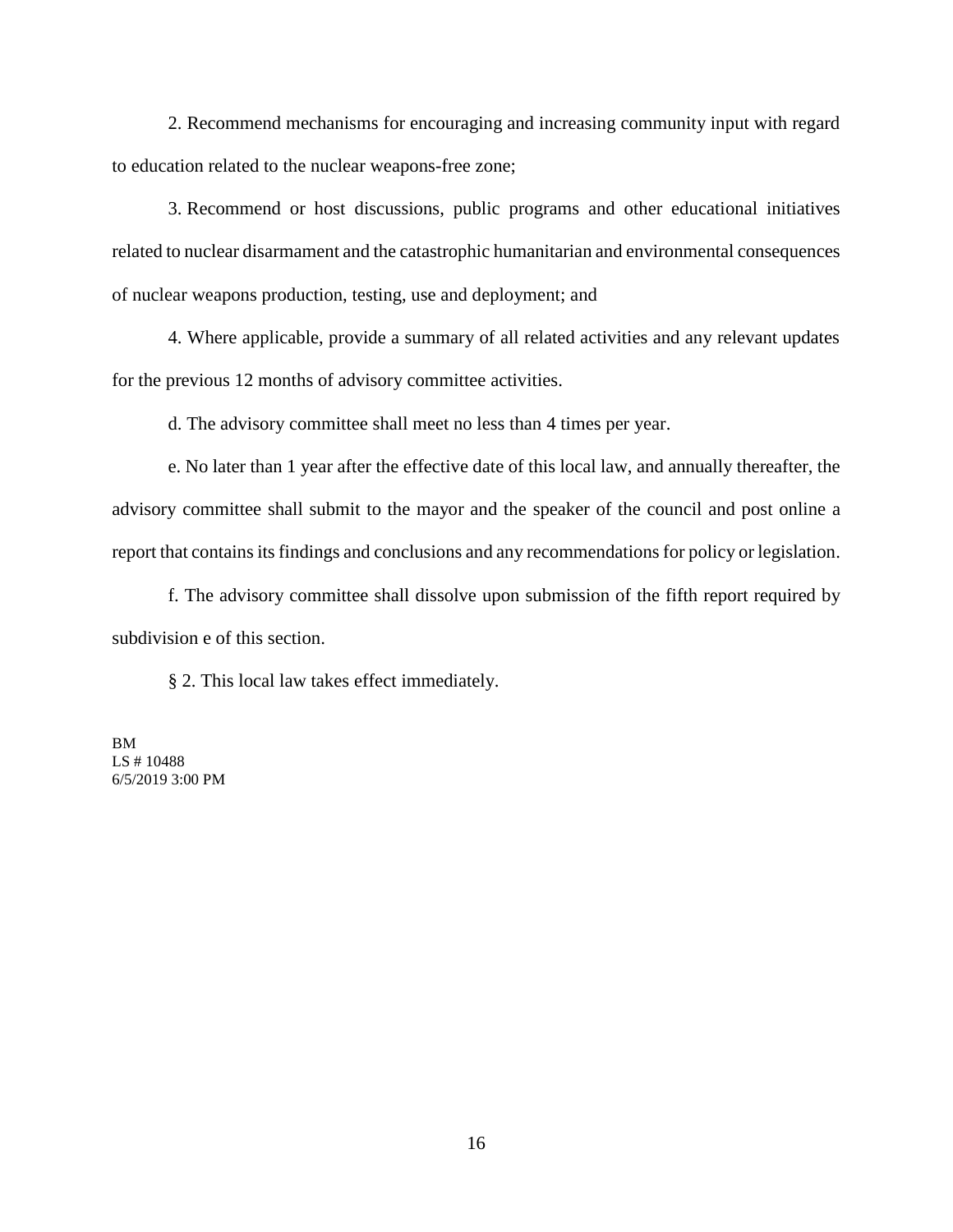#### Res. No. 976

Resolution calling on the New York City Comptroller to instruct the pension funds of public employees in New York City to divest from and avoid any financial exposure to companies involved in the production and maintenance of nuclear weapons, reaffirming New York City as a Nuclear Weapons Free Zone, and joining the ICAN Cities Appeal and calling on the United States to support and join the Treaty on the Prohibition of Nuclear Weapons.

By Council Members Dromm, Rosenthal, Kallos, Cumbo, Richards, Rivera, Chin, Gibson, Cornegy, Brannan, Reynoso, Louis, Rodriguez, Gjonaj, Van Bramer, Menchaca, Levin, Koslowitz, Constantinides, Miller, Perkins, Rose, Treyger, Espinal, Ayala, Vallone, Koo, Lander, Adams, Cohen, Salamanca, Moya, Torres and Barron

Whereas, Catastrophic humanitarian and environmental consequences would result from any nuclear detonation in New York City and could not be adequately addressed; eliminating nuclear weapons remains the only way to guarantee that nuclear weapons are never used again under any circumstances; and

Whereas, The suffering of and harm caused to the victims of the use of nuclear weapons (*hibakusha*), as well as of those affected by the testing of nuclear weapons, is unacceptable; and

Whereas, New York City has a special responsibility, as a site of Manhattan Project activities and a nexus for financing of nuclear weapons, to express solidarity with all victims and communities harmed by nuclear weapons use, testing and related activities; and

Whereas, On July 7, 2017, 122 countries voted in favor of adopting the United Nations Treaty on the Prohibition of Nuclear Weapons, which is a legally binding multilateral Treaty among the States Parties to the document, advanced by the International Campaign to Abolish Nuclear Weapons (ICAN), which was subsequently awarded the Nobel Peace Prize in December 2017 for this work; and

Whereas, The Treaty will enter into force once it has been ratified by 50 countries, and ICAN has established the Cities Appeal commitment to mobilize local governments to support the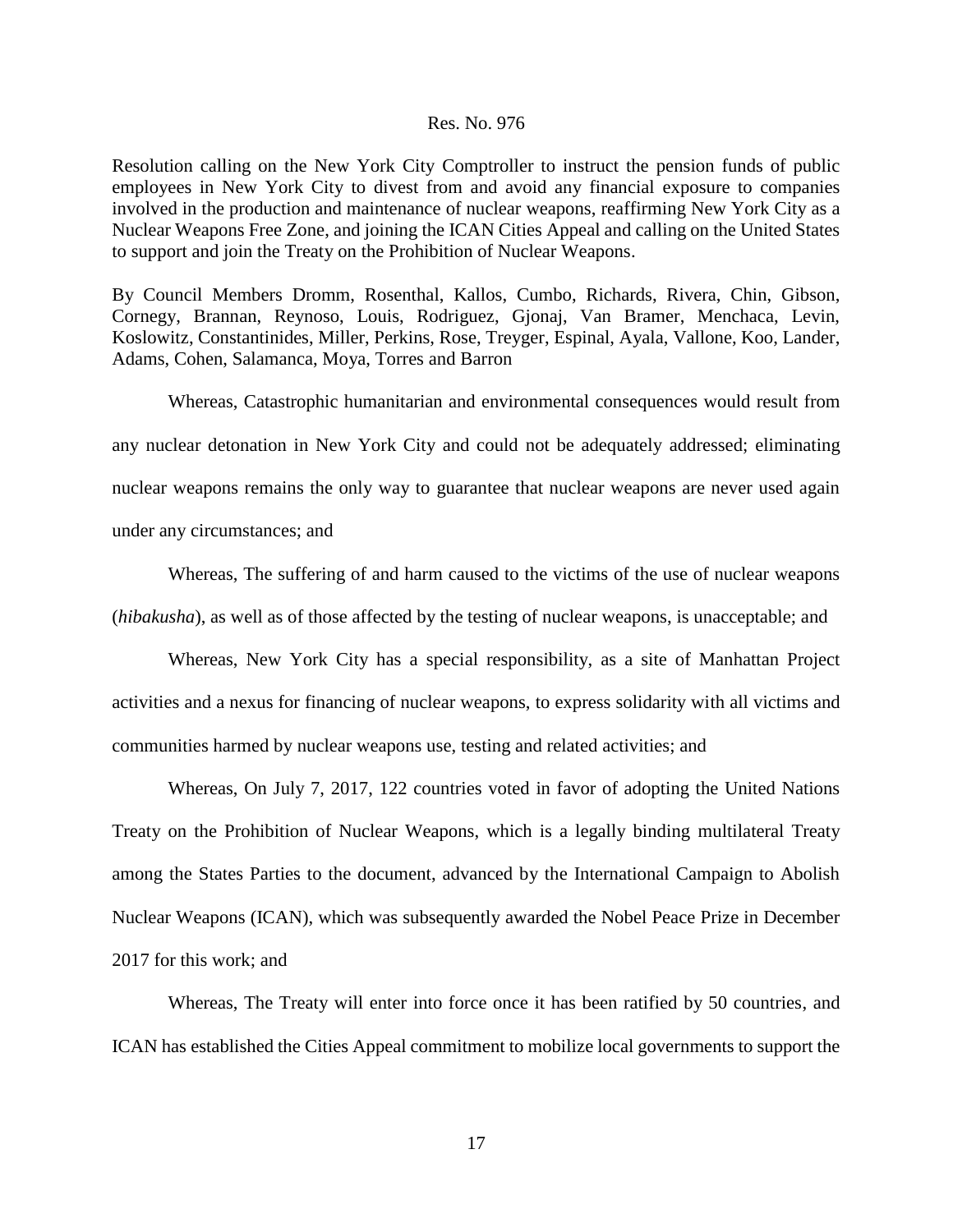Treaty and to call on their national government to join and support the Treaty, with Washington, DC, Los Angeles, Berlin, Sydney, Paris, and Toronto among the major cities who have joined; and

Whereas, The Treaty prohibits the development, testing, production, manufacture, acquisition, possession, stockpiling, stationing, transfer, use and threat of use of nuclear weapons among the member nations of the Treaty, as well as assisting, encouraging or inducing, in any way, anyone to engage in any such activity, with the eventual goal of total elimination of nuclear weapons; further, the Treaty obligates assistance to victims of nuclear weapons use and testing, remediation of contaminated environments and international cooperation and assistance to affected nations; and

Whereas, According to the 2018 report compiled by Don't Bank on the Bomb, 329 financial institutions around the world including Goldman Sachs, Bank of America, and JP Morgan Chase among others have invested through financing, manufacturing or production of nuclear weapons with BlackRock and Capital Group, the highest contributors among United States based financial institutions, with their investments totaling \$38 billion and \$36 billion respectively; and

Whereas, The pension system for the City of New York retirees has significant investments in these financial institutions and other companies involved in producing key components for and maintaining nuclear weapons through equity holdings, bond holdings, and other assets, according to the annual report issued by the New York City Employees' Retirement System; and

Whereas, New York City has a demonstrated history of opposing nuclear weapons, including when one million people demonstrated on the streets and in Central Park for nuclear disarmament and an end to the Cold War arms race on June 12, 1982; and

Whereas, On April 26, 1983, the New York City Council adopted Resolution 364 declaring the City a Nuclear Weapons Free Zone; and

18